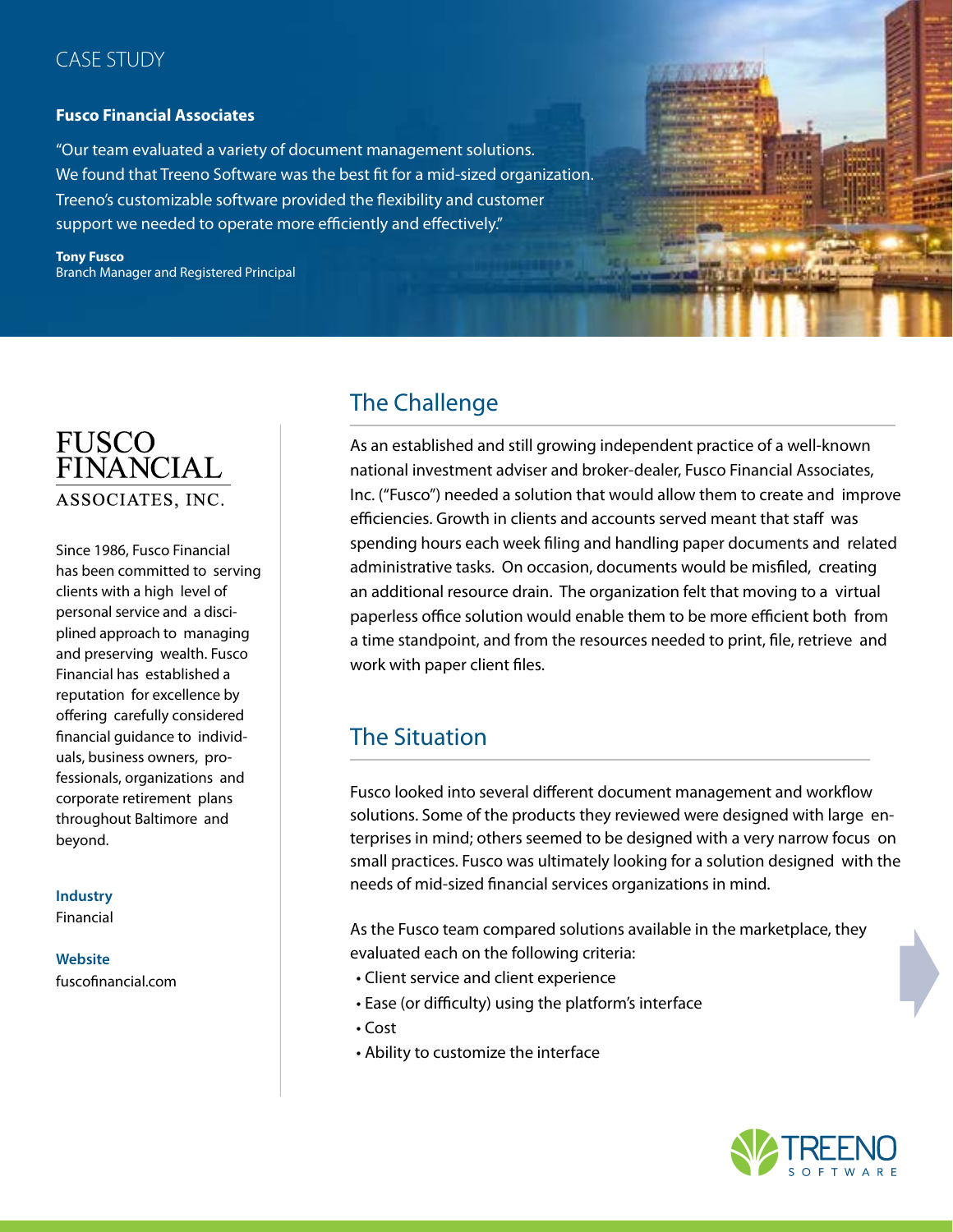## The Solution

Treeno Software's ("Treeno") document management software was the obvious choice for Fusco for several reasons.

First, the Fusco team felt comfortable knowing that if they needed help at any point, Treeno could provide that support. Fusco was also impressed with how easy and accessible the interface was. Users found it self-explanatory and user-friendly. The ability to barcode documents made the process simple and intuitive. While different people on Fusco's team use the system to meet different needs, users across the board were able to navigate with ease.

The price point was also right, coming in at a level Fusco felt was reasonable for the value provided. Finally, the ability to customize Treeno's basic interface meant Fusco could tailor the product to truly meet their needs.

#### The Results

At its most basic level, using Treeno's software has allowed Fusco to better manage its client documents, allowing the organization to operate in a paperless environment.

Beyond access, users cited "organization" as a key benefit of transitioning to Treeno's solution. The software has created consistency among users with naming conventions and document organization – small details that have a big impact on the team's ability to serve its clients more effectively and efficiently.

Before implementing Treeno, receiving a question from a client meant having to take down the client's information, pull a paper file, find a specific document and return the client's phone call. After Treeno, client service is much more efficient, as users have access to the client's electronic file within seconds.

Using Treeno's software for the past three years has allowed the organization to continue to grow and increase efficiencies, allowing them to devote more time to business development and other initiatives.